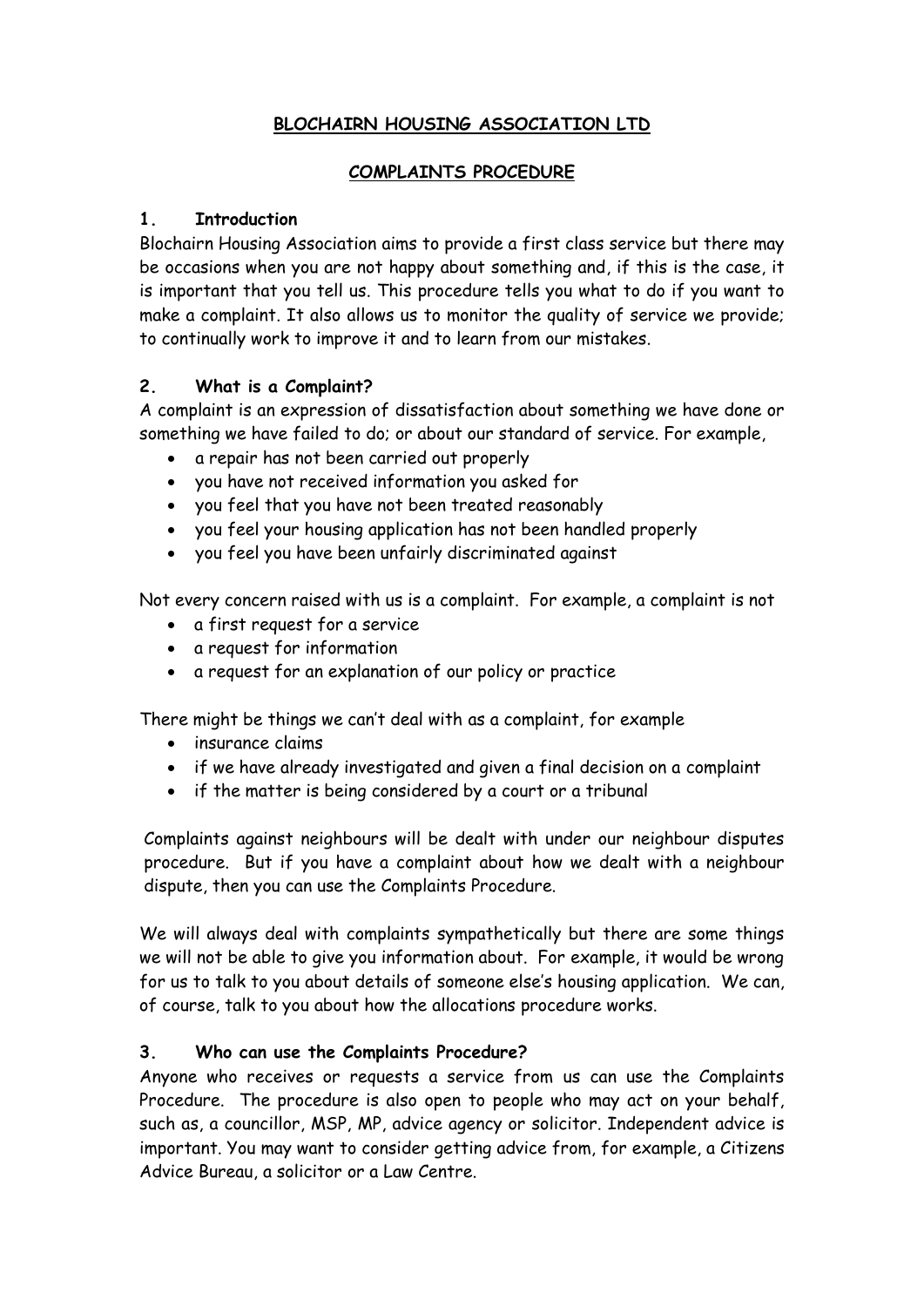# **4. Complaints Procedure Stages**

There are two internal stages in the Complaints Procedure.

# **Stage 1: Frontline Resolution.**

We aim to resolve your complaint within 5 working days, unless there are exceptional circumstances. We might take action to put the matter right or we may offer an apology. We may also move a complaint immediately to Stage 2 if urgent action is required or to fully assess the complaint.

## **Stage 2: Investigation:**

Complaints might not be resolved at Stage 1 or might be complex and require further investigation. We aim to resolve these within 20 working days, unless there are exceptional circumstances. If we need more time we will let you know and explain our reasons. If you don't agree, we will review the matter, taking your concerns into account.

# **Scottish Public Sector Ombudsman (SPSO)**

When we provide a decision after our investigation we will give you a written response. If you are dissatisfied or unhappy at the outcome you have the right to contact the SPSO to request an independent review. This is the final stage in the Complaints Procedure. You can contact the Ombudsman

- Using the Freephone Advice Line 0800 377 7330
- On line at [www.spso.org.uk/online-contact](http://www.spso.org.uk/online-contact)
- In person at 4 Melville Street, Edinburgh EH3 7NS
- By post at FREEPOST EH641, Edinburgh EH3 0BR

## **5. Complaints Process**

A complaint will be accepted by any member of staff and can be made by phone; e-mail or text message; in writing, by letter, or using our standard form; or in person through personal contact with our staff.

The staff member who receives the complaint will clarify with you

- 1. What exactly the complaint is
- 2. How you would like to see the problem resolved
- 3. Whether they can provide the solution requested
- 4. If they cannot provide the solution, what happens next?

The staff member will tell you what we can do to deal with your complaint and it may be appropriate to confirm this in writing. If we can't deal with your complaint at the first contact, either because you are not satisfied or the complaint requires further investigation, our staff member will tell you. We will write to you within 5 working days. If we need more time to deal with your complaint at Stage 1, and a further 5 days is required, we will let you know. We will only consider an extension in exceptional circumstances.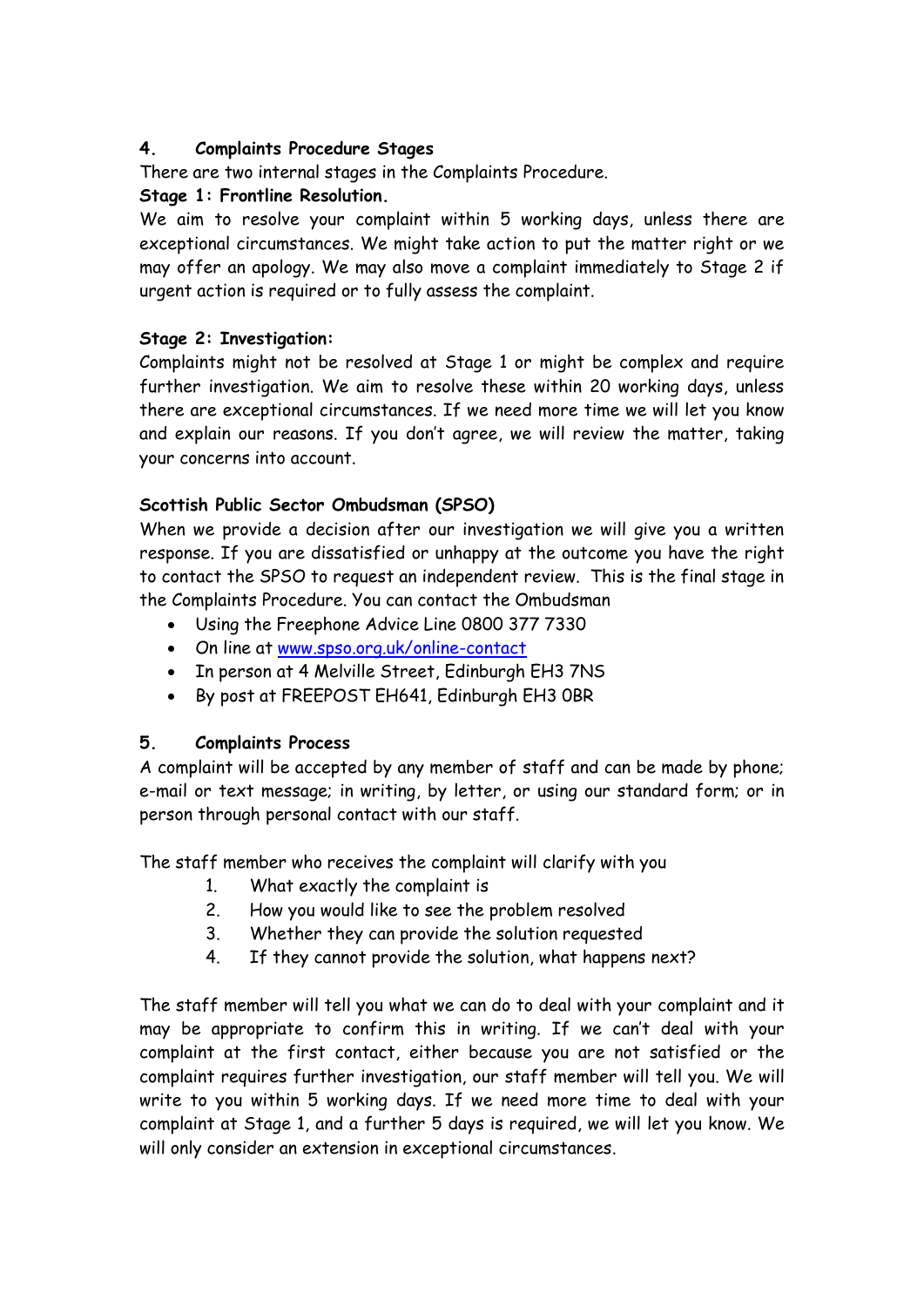## **6. Investigation Stage**

Stage 2 of the Complaints Procedure is the investigation stage. We will write to you within 3 working days confirming that an investigation will be carried out and you will receive a full written response within 20 working days. If we need more time (up to 20 working days), for example, where the complaint involves complex issues, we will let you know.

# **7. Anonymous Complaints**

We value all complaints, including anonymous complaints. Whether we investigate an anonymous complaint may depend on whether enough information has been provided. It may not be possible for us to deal with an anonymous complaint if we cannot check things with the person making the complaint.

If you have a complaint but you do not want us to record it we would emphasise that the complaint gives us an opportunity to improve services where things have gone wrong and it allows us to tell you what action we take. If you still do not want to complain we will record the issue as an anonymous complaint.

We will respect the confidentiality of your complaint. If it involves another tenant or a member of staff it may be very difficult for us to look into this without talking to that tenant or staff member. If you ask us not to talk to the tenant or staff member we will try to respect your wishes but we might not be able to take any action to tackle the problem.

## **8. Complaints about staff or committee members**

If you have a complaint against a member of staff you should write to the Director. Complaints about the Director or Management Committee should be marked "Private & Confidential" and sent to the Chairperson of the Management Committee at the Association's office.

Blochairn is a small organisation employing the lowest number of staff to keep costs to our tenants as low as possible. We do not have different layers of management to pass complaints to. We do not normally pass complaints to an outside agency, for example, a solicitor, because this will attract costs. However, we will make sure that the person that the complaint is about is not involved in any investigation or the decision making process to deal with the complaint. In doing this we will also make sure that the response to the complaint is proportionate to the nature of the complaint. There are outside agencies that we may consult with, such as, the Scottish Housing Regulator and Employers in Voluntary Housing.

A serious complaint about senior staff or committee is a 'notifiable event' and the Scottish Housing Regulator will be notified. The Regulator's expectations on serious complaints against senior staff can be found on the Regulator's website.